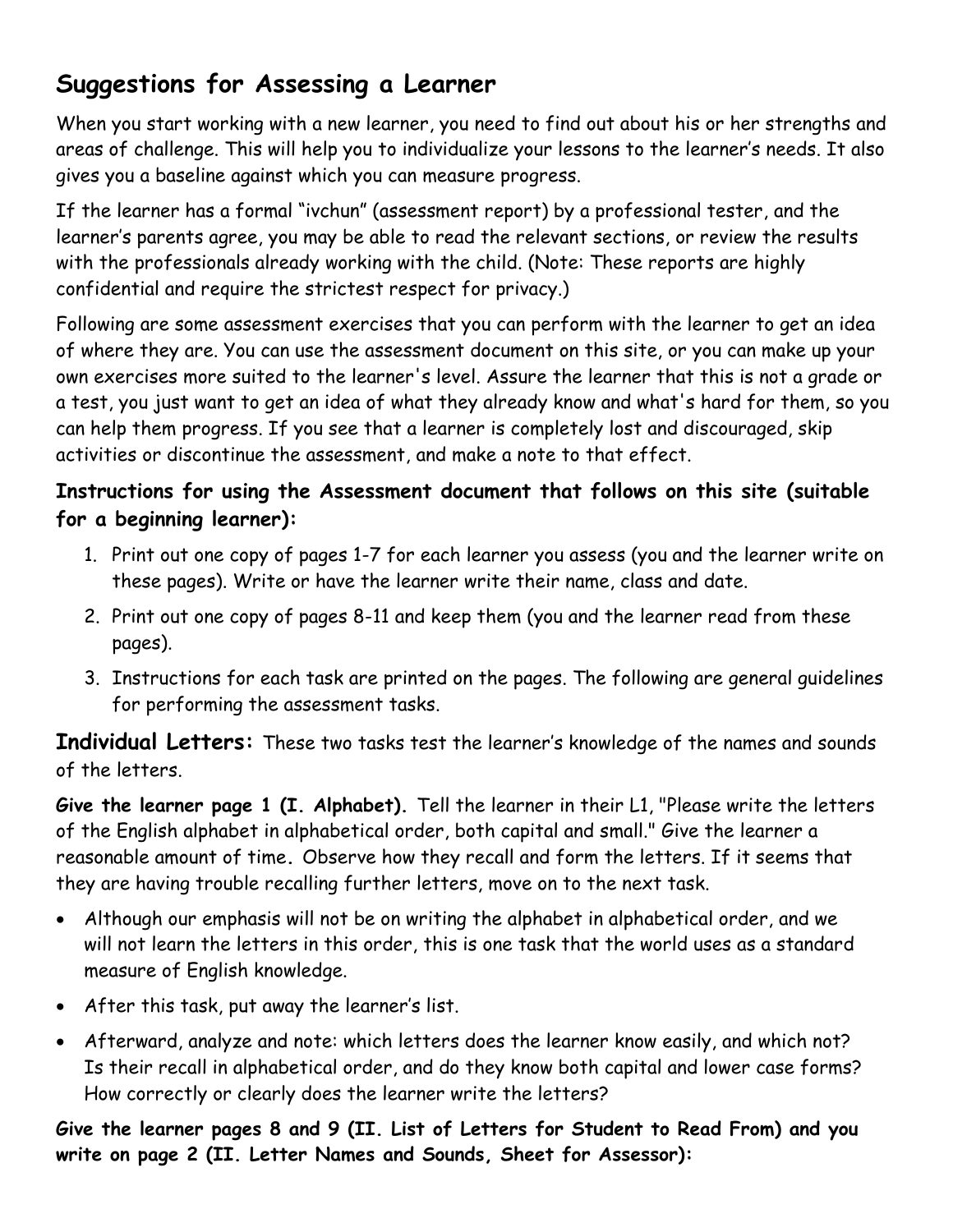- This list of the individual letters is not in alphabetical order, but in the Hickey learning order. This way you can repeat the assessment after you have progressed, to measure progress.
- Ask the learner to name each letter and note the responses on your own copy of the prepared list (page 2). If they say the name of the letter correctly, put a check mark in the "Name of Letter" column. If they give an incorrect answer, write what they say.
- For each letter, ask what sound(s) the letter makes, and anything else they know about the letter, and note these responses in the "Sounds & Rules" column. (If correct – just a check mark; if partial or incorrect, which sound they say and what else they say, e.g. "it's a vowel.")
- Later, compare the learner's responses to the correct answers and note discrepancies. There are typical patterns of mistakes – even for learners who know most letters uncommon letters are often unknown (q, j), and there is often confusion about letters for which the name and sound don't match (y, u, w, h).

**Sound and word dictation:** To assess the "auditory/phonemic intake and encoding in written symbols" channel, and optionally, vocabulary**.**

- Give the learner page 3, III. Dictation: Writing Sounds and Words, to write on. You read from page 10, III. Dictation: Sounds and Words (sheet for assessor). This includes a list of sounds, such as those you would dictate from the blue cards (including sounds that can be spelled in multiple ways), and a list of common English words containing a broad range of sounds and spellings.
- From page 10, dictate the sounds, one by one. Ask the learner to write all the ways s/he knows to spell each sound next to its number on page 3.
- For the lower half of the page, dictate the words to the learner, one by one, and ask him or her to write down each word. (To test vocabulary knowledge, ask the learner to write the definition of the word beside it, in Hebrew.)
- Later, compare the learner's responses to the correct spellings (and definitions) and note discrepancies.

**Miscue Analysis:** This is a technique to assess reading.

- You need two copies of a text at the class level of the learner (one photocopy on which you will write, and one from which the learner will read). The text provided in the assessment may be too difficult for the learner (or too easy, for older learners)
- Give the learner page 11, IV. Ned and Fred, to read from. You write on page 4, IV. Reading: Miscue Analysis.
- Ask the reader to read you the passage. Each time the reader makes a reading mistake or has trouble reading a given word, note the mispronunciation (use phonetic notation) on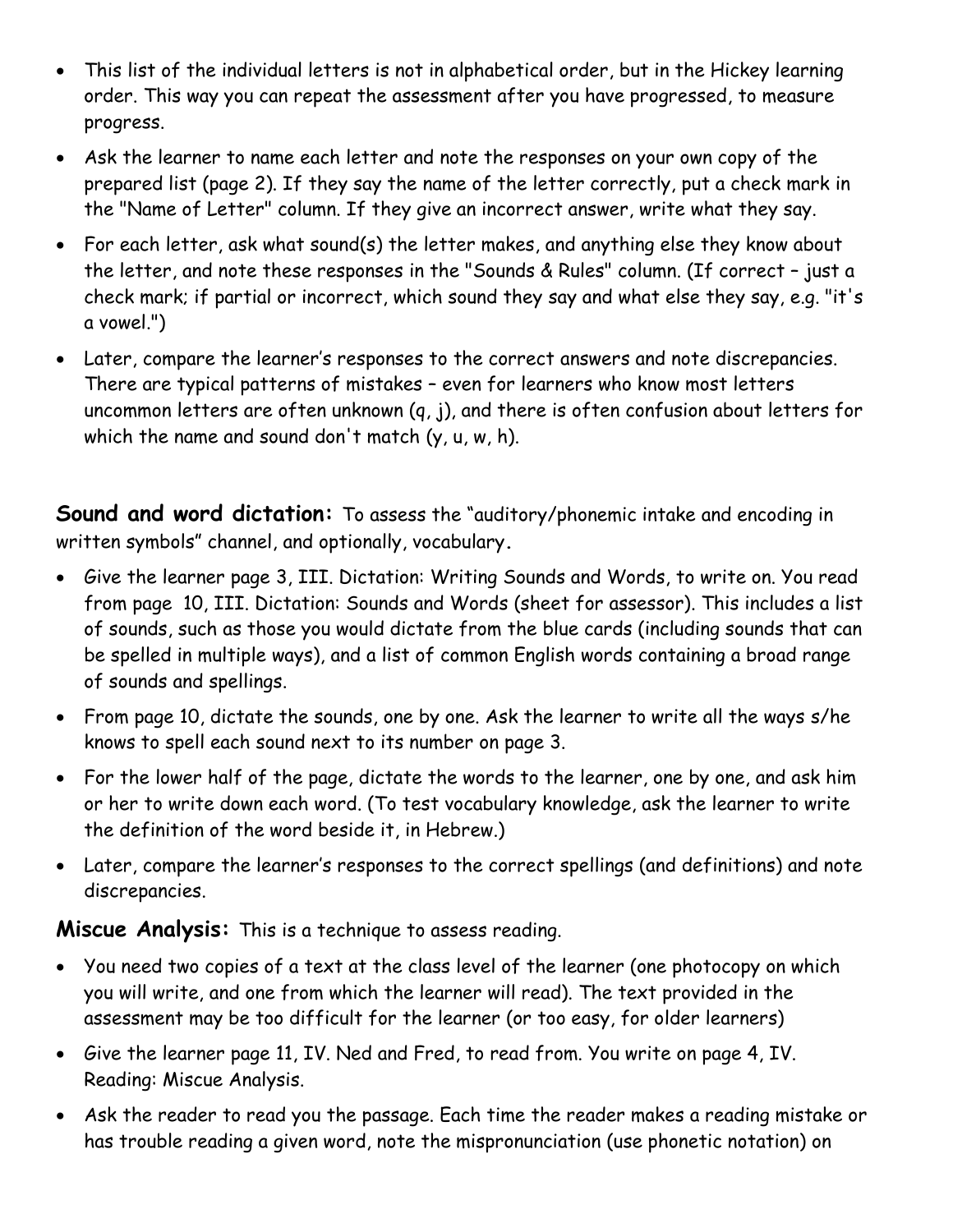your copy, above the word that was misread. For example, if the reader is supposed to read, "take" and pronounces it "tack," "tacky," or "cat" instead, write "cat," "tacky" or "tack" above the word "take" on your copy of the text.

- Time the reading of the passage and note how long it took the reader to get through the reading itself.
- When the reader finishes the entire passage, ask some basic comprehension questions about what has just been read (Who was this about? What happened? Where and when did it take place? etc.), and record the reader's answers. (This will give you insight into the learner's reading comprehension.)
- Analyzing the mistakes: Later, analyze the reading errors and try to identify any patterns. Does the reading mistake change the meaning? The purpose is to identify the letters and combinations of letters that the reader does not know how to properly decode, and what you need to emphasize in your teaching.

**Writing and speaking – for more advanced learners:** The assessor uses the questions on page 5 (V: Listening Comprehension, Conversational and Speaking Ability) as a guide and writes on this page. If you think the learner is able to do so, ask him or her to answer the questions in English. If they don't understand the questions, ask them in the learner's L1 – it's a good opportunity to find out about the learner. Record their answers, in whatever language. Note your impressions of conversational or speaking ability (passive and active).

Page 5, section VI: Write a Word, Sentence, or Paragraph: You can ask the learner to write what they are able. For more advanced learners, suggest a subject involving simple vocabulary (my family, class, school, vacation, etc.) according to their level and ability. Assess written response for spelling, vocabulary, and grammar.

**Letter Direction and visual discrimination:** This task checks the learner's ability to identify and distinguish the direction and various forms of a letter:

 On page 6, activity VII: Identify Directional Reading Issues, ask the learner to circle all the other examples on the line of the first letter in the line. The top table is all in the same font and all in lower case letters; the lower table also includes capital letters and various fonts.

(To check this issue further, prepare a sheet containing a line for each letter. Place the letter to locate at the beginning of each line and, on the rest of the same line, lots of different letters, some the same as the first letter and some different, but with some similar characteristics, except for direction.)

- Prepare an answer key with the right answers circled in color.
- Give the learner the answer key and a different color pen, and ask him/her to check and correct the first answers.